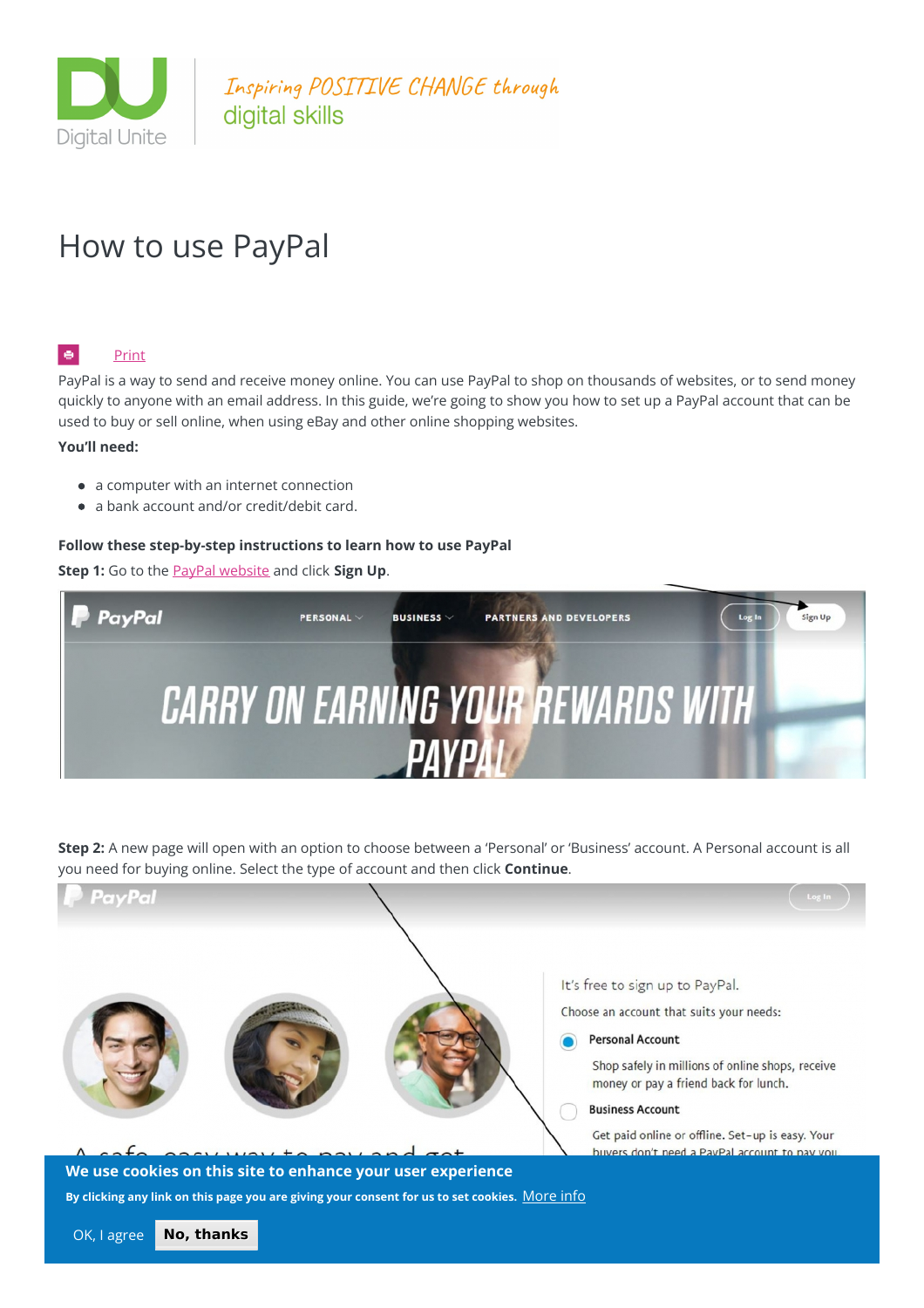Join millions around the world who shop and send money at the speed of light

| United Kingdom        |  |
|-----------------------|--|
| First Name            |  |
| Last Name             |  |
| <b>Email Address</b>  |  |
| Create your password  |  |
| Confirm your password |  |

**Step 4:** Next you will be asked to complete your address details. This will also be your billing address and may also be the address you will want items to be delivered to (although it does not have to be if you are buying something as a gift). Once you have completed this click in the second box to confirm that you have read and understood the user agreement.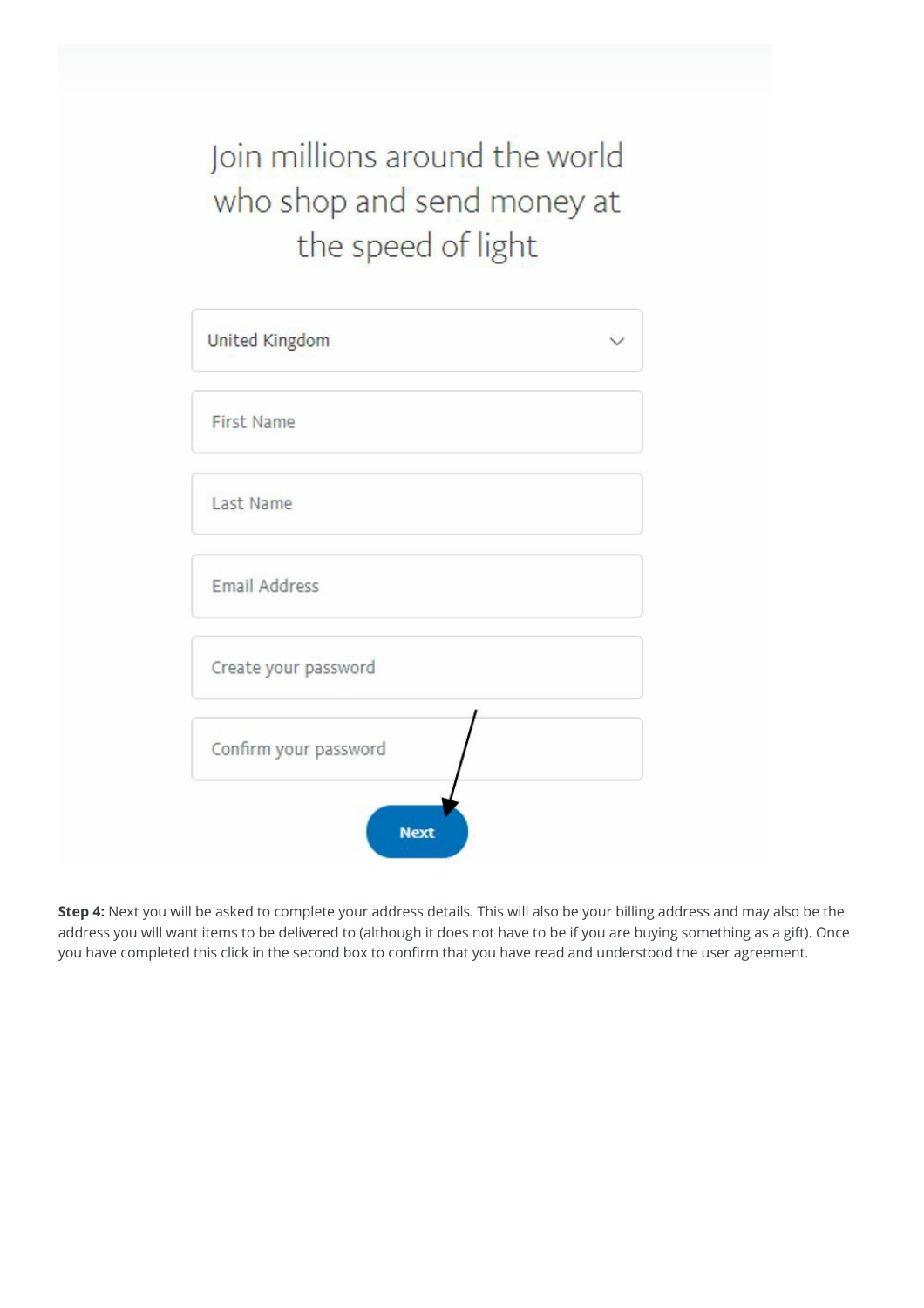

Please note the top box should only be ticked if you are on a computer in your own home and are completely confident that no-one would be able to access your account. If you have any doubts then leave it empty.

#### Click on **Agree and Create Account**

**Step 5:** A new window will open giving you two options. The first choice is to start shopping with retailers who accept PayPal. The second is to send money to someone.

In this example we are concentrating on buying online using PayPal so click on **Get Started**.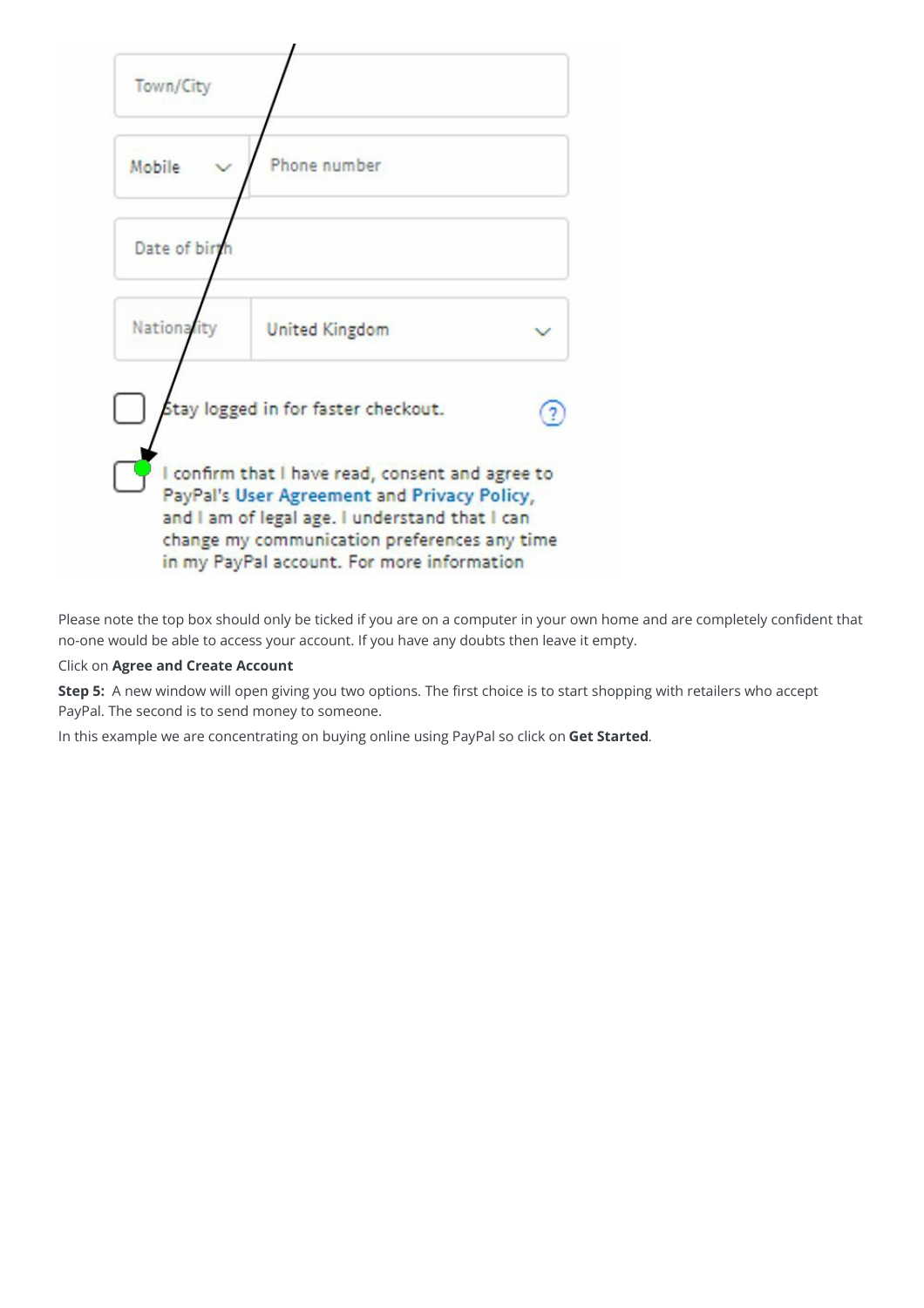

**Step 6:** In the next window you can add your credit or debit card

| Just add your card to shop  |                |
|-----------------------------|----------------|
| Debit or credit card number | $\mathbb{H}^3$ |
| Expiry Date                 |                |
| CSC                         | . .            |
| <b>Billing Address</b>      | Edit           |
|                             |                |

**Step 7:** When shopping or even donating to a charity online, you can use PayPal whenever you see their logo. All you need to do is enter your email address and password to make a payment.



Using PayPal means that you do not share any of your bank details with the seller – the only information they get is from PayPal. Payments are instant so there is no more waiting for goods to be despatched once a cheque has cleared banking.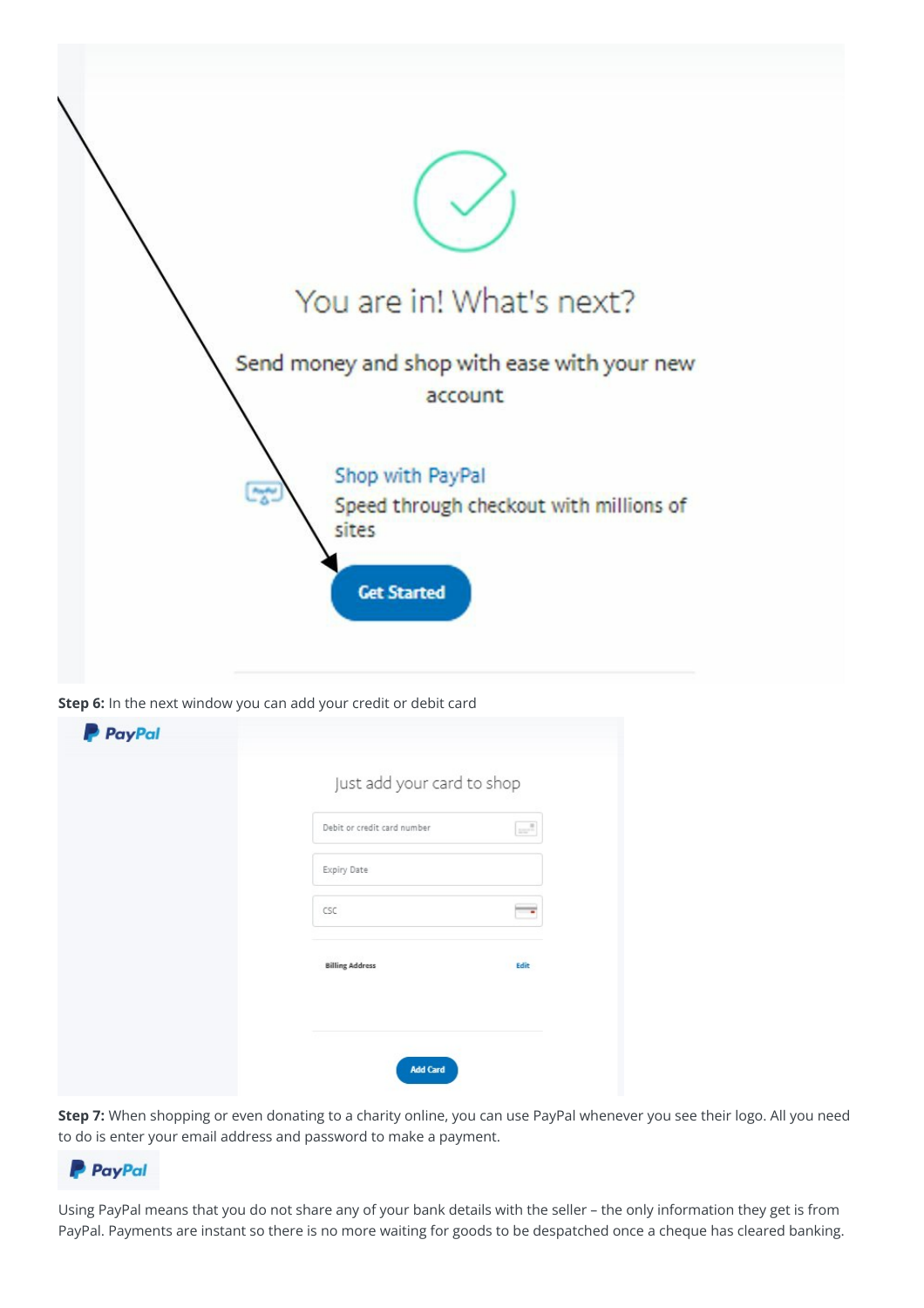PayPal also automatically offer PayPal Buyer Protection which means you can make a claim to get your money back if goods you've paid for don't turn up or they're not as the seller described when they arrive.

**Step 8:** If you're selling something online using PayPal, you'll also need your email address and password. See our guide How to sell on [eBay](http://digitalunite.com/guides/shopping-banking/making-money-online/how-sell-on-ebay) for information in this.

Once a payment has been made to your PayPal account, PayPal will email you a receipt. Return to the PayPal website and log in using your email address and password. You'll see that you've been credited with the total amount minus PayPal's transaction fee.

**Step 9:** To transfer the payment to your bank account, click **Transfer Money**. If you haven't already added your bank account details click on **More**.



**Step 10:** If you have clicked More you will see this window. Here you can check which bank account is allocated for transfers or add another account.

| <b>Transfer money</b> | Available (estimated GBP value) |                                                                                 | £ 52.04 GBP*            |  |
|-----------------------|---------------------------------|---------------------------------------------------------------------------------|-------------------------|--|
|                       |                                 | GBP (primary)                                                                   | £ 52.04                 |  |
| Send or request money |                                 | <b>USD</b>                                                                      | \$0.00<br>$=$ £0.00 GBP |  |
| Payment preferences   |                                 |                                                                                 | Manage currencies       |  |
| Merchant fees         |                                 | * This amount is an estimate based on the most recent currency conversion rate. |                         |  |
|                       |                                 |                                                                                 |                         |  |
|                       |                                 |                                                                                 |                         |  |
| <b>Bank account</b>   |                                 |                                                                                 |                         |  |
|                       |                                 |                                                                                 |                         |  |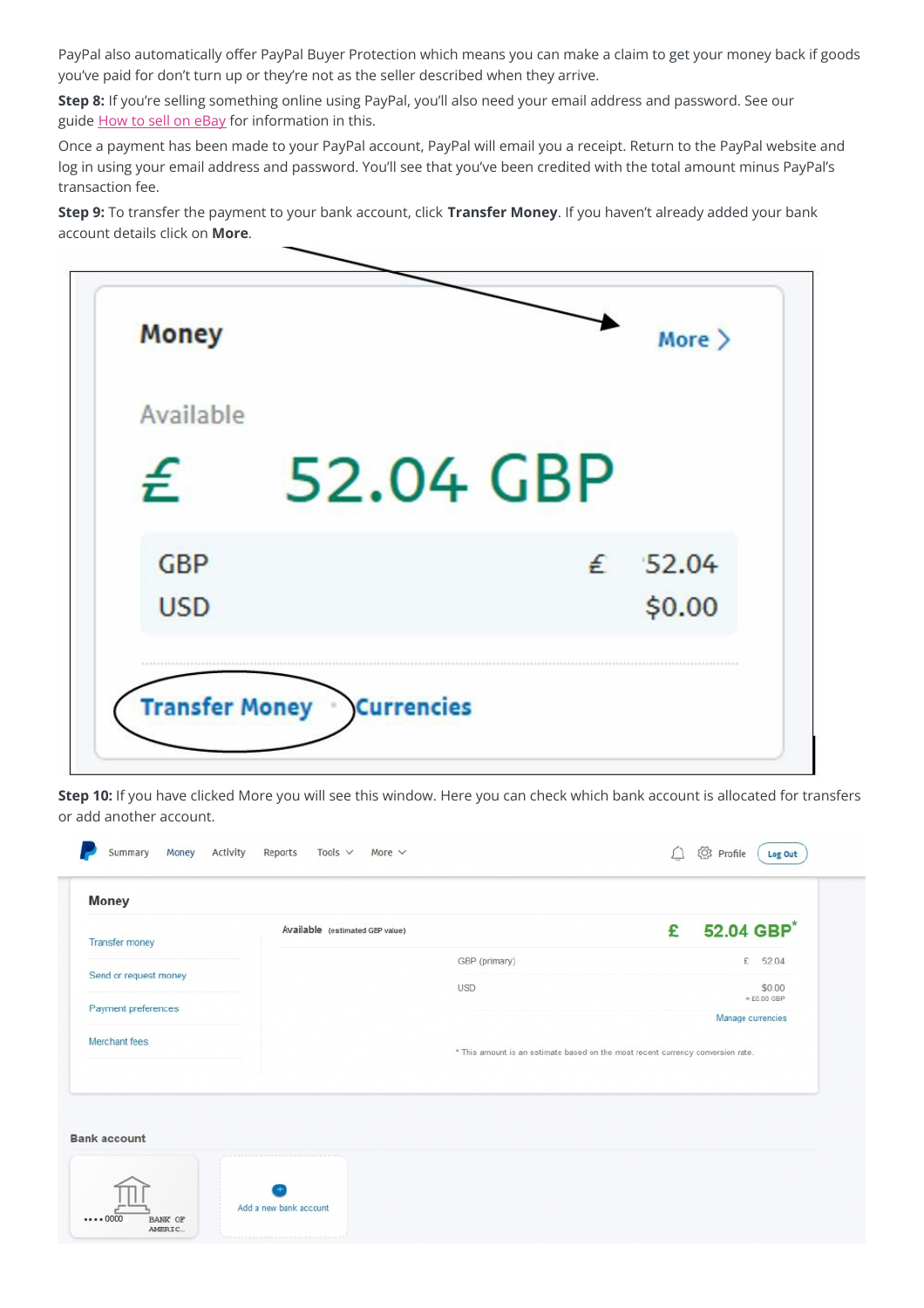We hope this guide has helped you learn how to use Paypal to transfer money to friends and family. You can also send money across Skype [check](https://www.digitalunite.com/guides/email-skype/skype/how-call-friends-and-family-on-skype-using-iphone) out our guide here.

#### Next steps

| What is PayPal?                      |
|--------------------------------------|
| What is eBay?                        |
| How to buy on eBay                   |
| Internet shopping: how to buy online |
| How to shop safely online            |

Search guides

Search

# Remote Digital Championing!

Guides covering some tips and techniques for providing remote support to learners, an increasingly important service in times of social isolation.

Find out [more](https://www.digitalunite.com/news-reviews/covid-19-how-help-others-remote-digital-champion)

# Free how-to guides for your website

Why not add our award-winning and extensive range of digital skills guides to your website?

Find out [more](https://digitalunite.com/digital-unites-guides-your-website-0)

# Start a Digital Champion movement!

Could your workplace do with developing its digital skills? With funded membership opportunities currently available, now is the perfect time for organisations to join our Digital Champions Network.